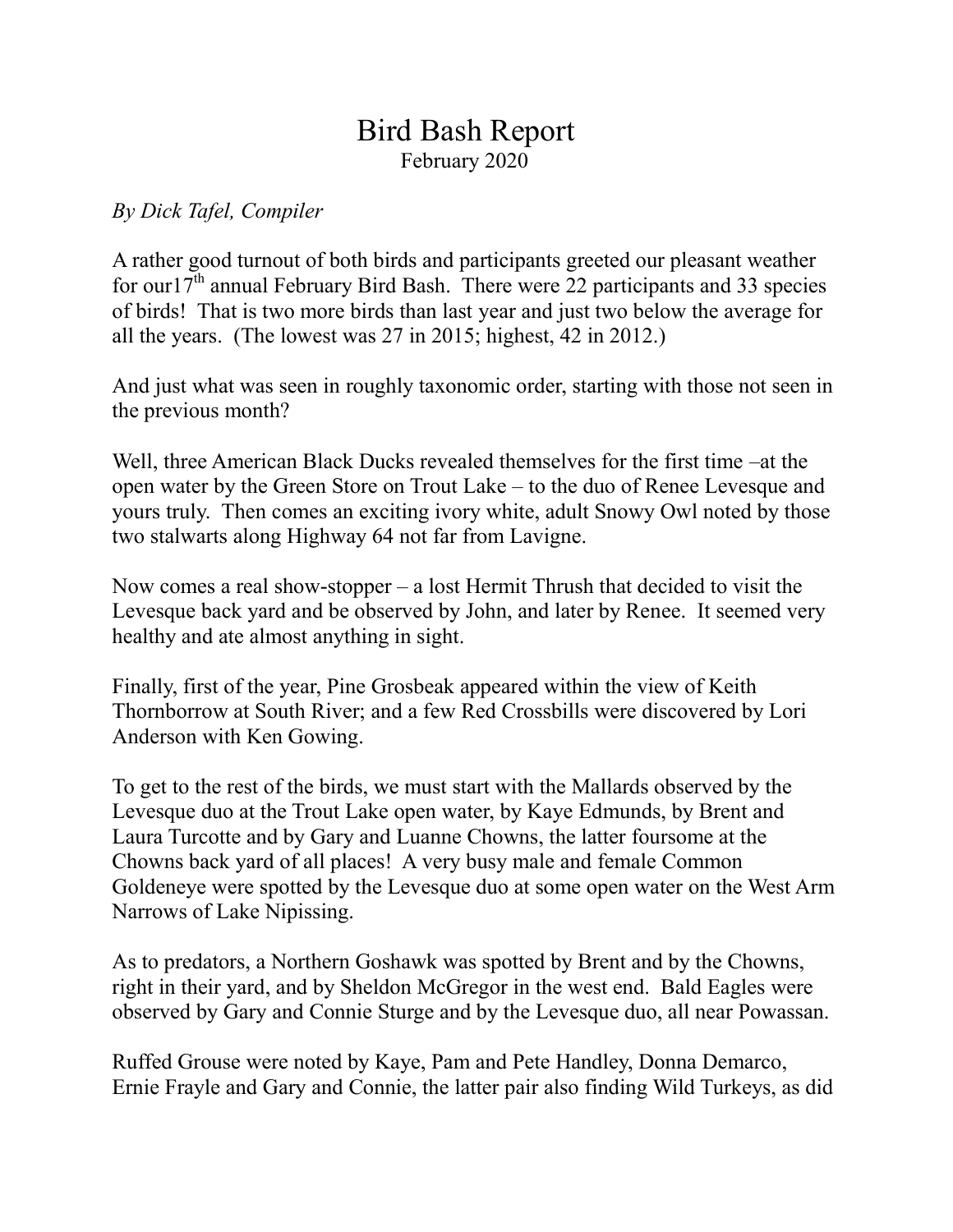Keith.

Rock Doves were, as usual, ubiquitous, while Mourning Doves were spotted by Bill and Carol Fleming, Keith, the Anderson duo, the Sturges and Ernie.

Downy, Hairy and Pileated Woodpeckers were very well circulated throughout the area.

Likewise in spades, were Blue Jays, Common Ravens, and within the city areas, American Crows. Black-capped Chickadees were everywhere, with Red-breasted Nuthatches being somewhat fewer in number. White-breasted Nuthatches were found only by Kaye, Corinne Urrutia (Landini), the Flemings and yours truly. To where have the rest gone? And, no discoveries of Canada Jays? One Brown Creeper was spotted by Sheldon near Lavigne.

European Starlings were still about in good numbers, especially near human habitations. But still no waxwings within the area?

American Tree Sparrows are remaining this winter in fair numbers, being noted by many, including the Flemings, Keith, the Anderson pair, the Turcottes, the Chowns, the Sturges, Ernie and the Levesque group (22 at their home).

There were a few Dark-eyed Juncos reported – by Elsa Tafel, the Handleys, the Sturges, the Anderson duo and Ernie.

Snow Buntings were upon the lists of the Sturge and Anderson duos.

A Common Grackle continued to be present at Ernie's place.

Purple Finches were seen solely by the Handleys and the Anderson duo.

White-winged Crossbills were fairly widely distributed, noted most often seeking gravel upon roadways, and seen by the Sturge, the Anderson and the Levesque duos. These groups also saw, as did Laura Turcotte, quite a few Pine Siskins. American Goldfinches were at almost every feeder, taking the place of redpolls, non-existent this year here.

Evening Grosbeaks continued to be few and far between, observed only by the Anderson pair, by Donna and by Ernie.